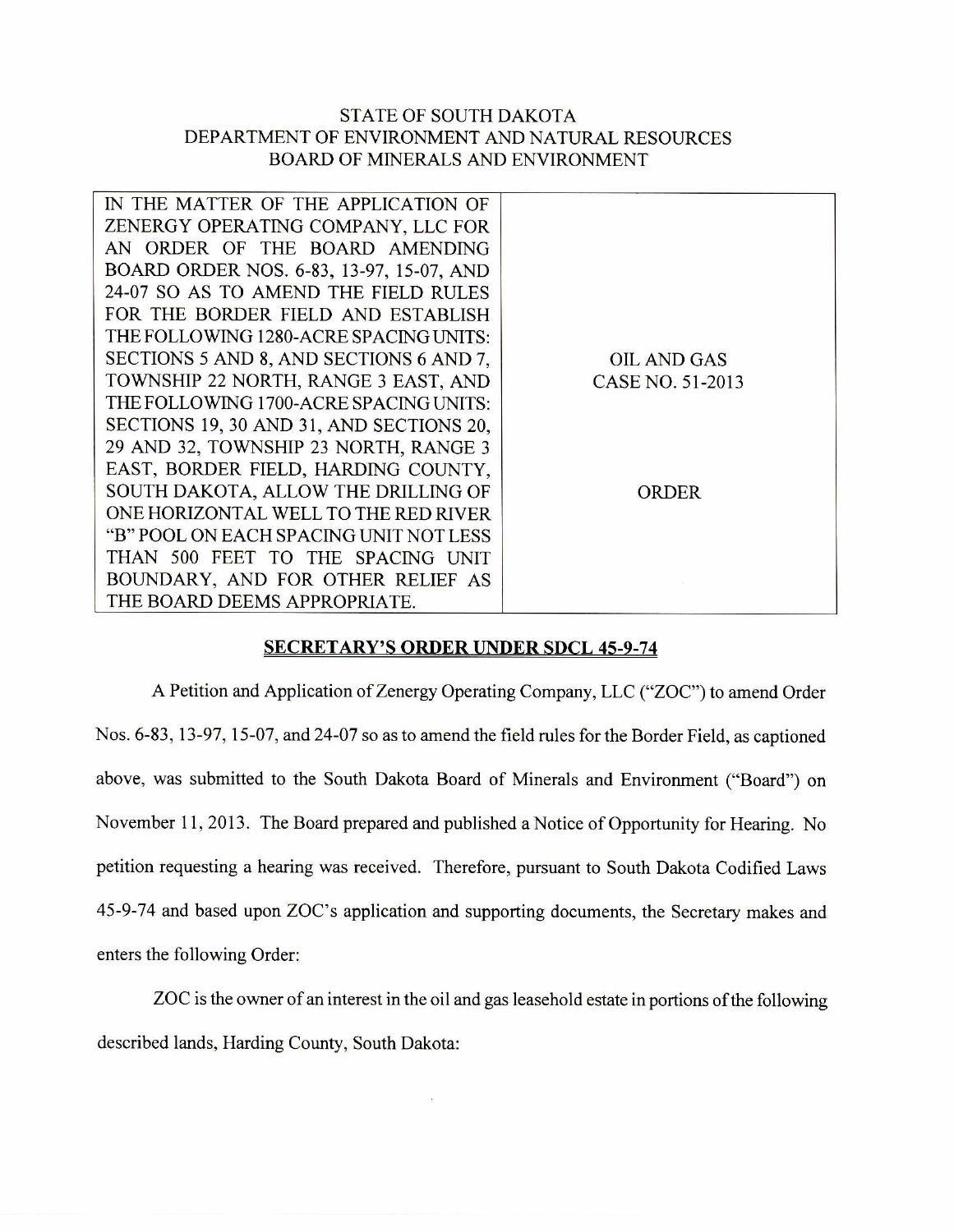Township 22 North, Range 3 East Section 5: All Section 6: All Section 7: All Section 8: All Township 23 North, Range 3 East Section 19: All Section 20: All Section 29: All Section 30: All Section 31: All Section 32: All

(the "Subject Lands")

By Board Order Nos. 15-07 and 24-07, the Border Field is comprised of the following

described lands, Harding County, South Dakota:

Township 22 North, Range 2 East Section 1: All Section 2: All Section 11: All Section 12: All Township 22 North, Range 3 East Section 5: All Section 6: All Section 7: All Section 8: All Township 23 North, Range 2 East Section 21: All Section 22: All Section 23: All Section 24: All Section 25: All Section 26: All Section 27: All Section 35: All Section 36: All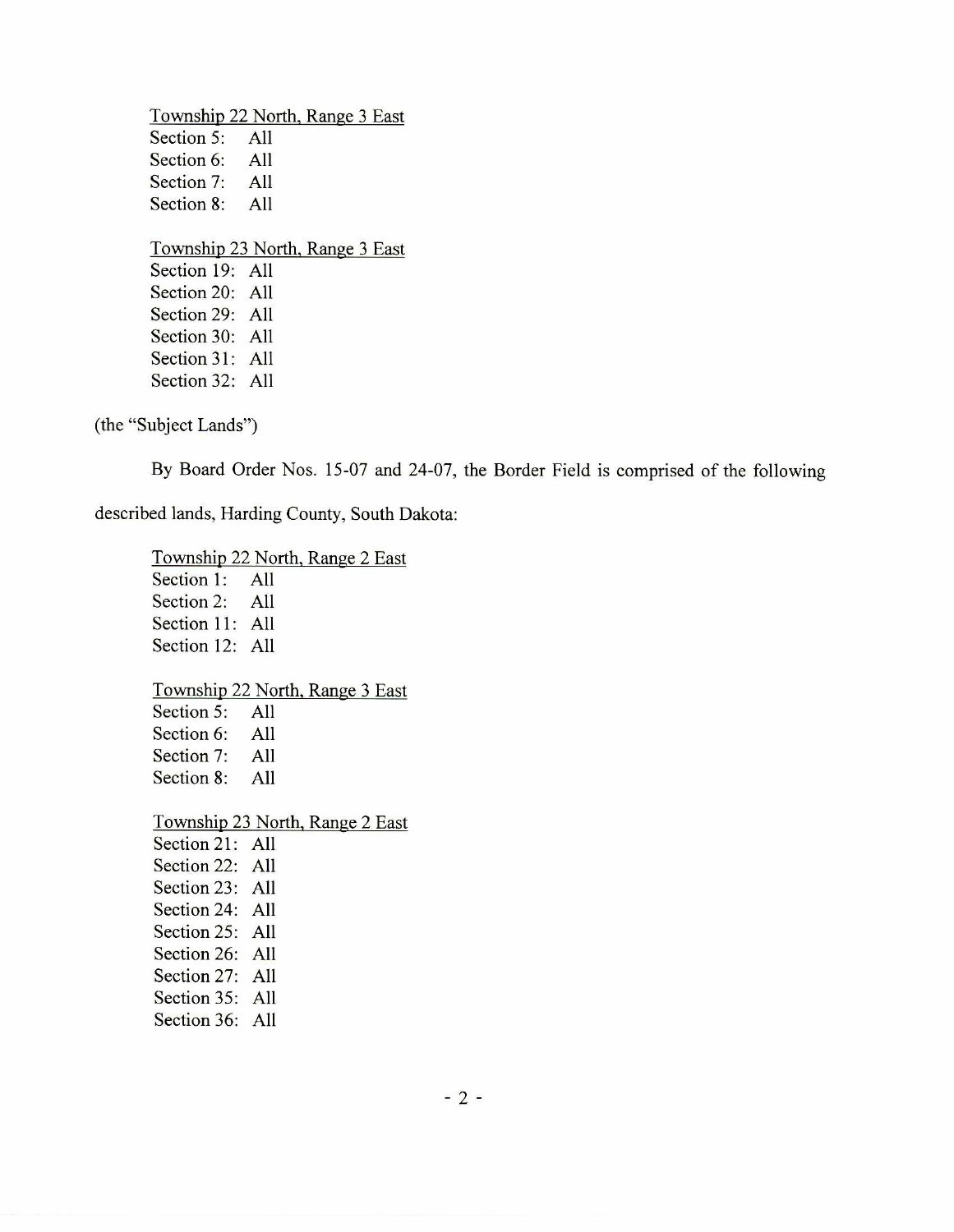Township 23 North, Range 3 East Section 30: All Section 31: All Section 32: All

The E/2 of Section 5 and the E/2 of Section 8, Township 22 North, Range 3 East, were established as 320-acre spacing units in the Table Mountain Field established under Board Order Nos. 6-83 and 13-97.

Sections 5 and 6, and Sections 7 and 8, Township 22 North, Range 3 East, and Sections 31 and 32, Township 23 North, Range 3 East, were established as 1280-acre spacing units in the Borderline Field under Board Order No. 15-07.

Section 30, Township 23 North, Range 3 East, is currently spaced as part of a 1280-acre spacing unit comprised of Section 25, Township 23 North, Range 2 East, and Section 30, Township 23 North, Range 3 East, in the Borderline Field pursuant to Board Order No. 15-07.

The name of the Borderline Field was changed to Border Field under Board Order No. 24-07. Sections 19, 20 and 29, Township 23 North, Range 3 East, are currently not located in a field.

The White MDU 1 well, located in the SE/4NW/4 of Section 7, Township 22 North, Range 3 East, was plugged and abandoned; the Gas Development 1 Government Lelivelt well, located in the SW/4SE/4 of Section 7, Township 22 North, Range 3 East, was plugged and abandoned; the Consolidated Oil 8-22-3-2 Federal well, located in the NW/4NE/4 of Section 8, Township 22 North, Range 3 East, was plugged and abandoned; and the Helmerich and Payne 1-31 Federal well, located in the NE/4NE/4 of Section 31, Township 23 North, Range 3 East, was plugged and abandoned.

It is the opinion of ZOC that use of the horizontal drilling technique is reasonably necessary to have a certain amount of flexibility with respect to well locations that the current orders and rules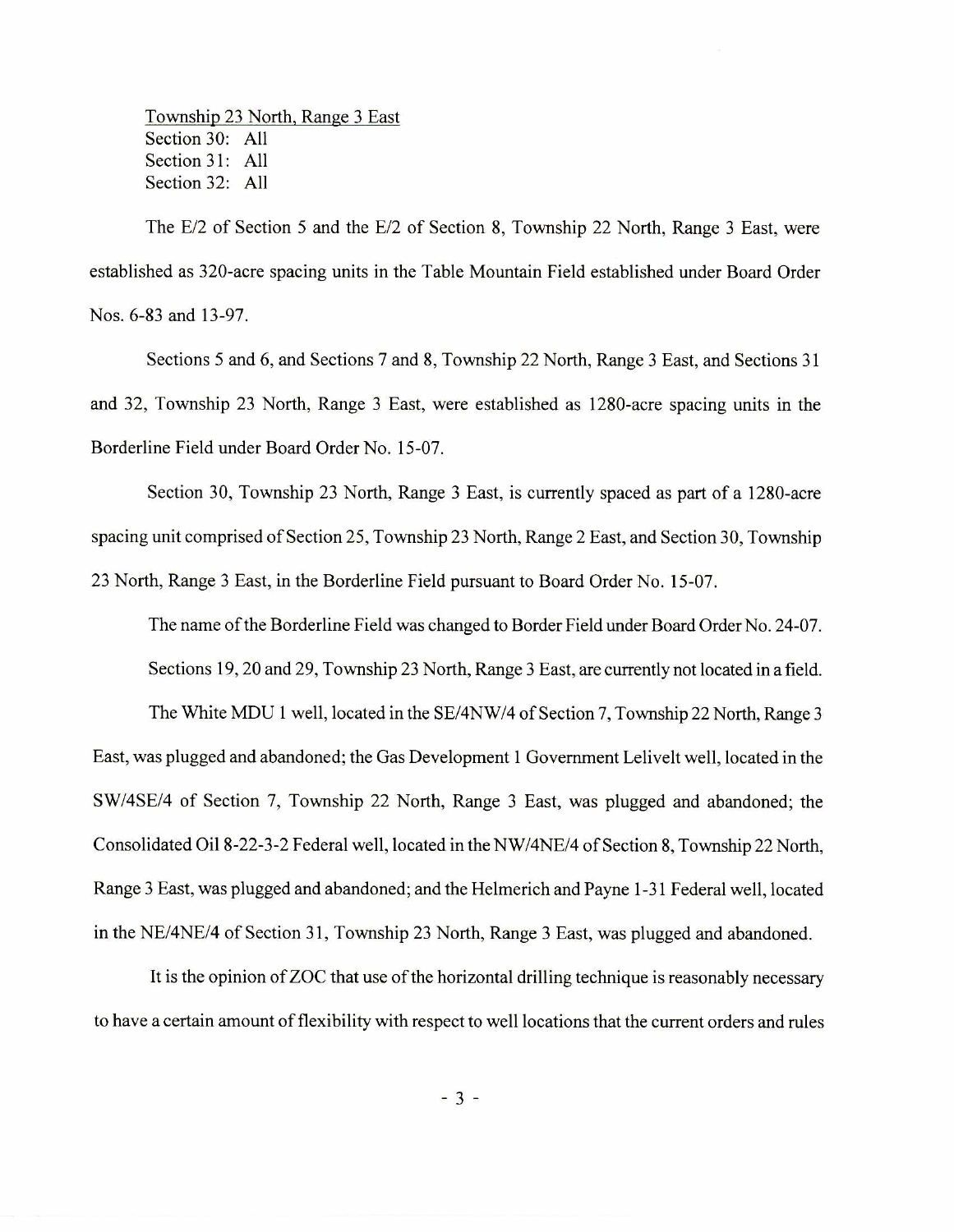of the Board fail to provide, and that use of the horizontal drilling technique to test and further develop the "B" zone of the Red River Formation will increase the ultimate recovery of the reservoir in a manner which will prevent waste, protect correlative rights and prevent the drilling of unnecessary wells.

ZOC requested an order of the Board amending Board Order Nos. 6-83, 13-97, 15-07, and 24-07 to amend the field rules for the Border Field and establish the following 1280-acre spacing units: Sections 5 and 8, and Sections 6 and 7, Township 22 North, Range 3 East, and the following 1700-acre spacing units: Sections 19, 30 and 31, and Sections 20, 29 and 32, Township 23 North, Range 3 East, Border Field, Harding County, South Dakota, to allow the drilling of one horizontal well to the Red River "B" Pool on each spacing unit not less than 500 feet to the spacing unit boundary, and for other relief as the Board deems appropriate.

## **IT IS THEREFORE ORDERED**

A. That Board Order Nos. 6-83, 13-97, 15-07, and 24-07, and any other field orders or spacing rules are hereby amended; that Sections 5 and 8, and Sections 6 and 7, Township 22 North, Range 3 East, be established as 1280-acre spacing units; and that Sections 19, 30 and 31, and Sections 20, 29 and 32, Township 23 North, Range 3 East, be established as 1700-acre spacing units, Border Field, Harding County, South Dakota, and allow the drilling of one horizontal well to the Red River "B" Pool on each spacing unit not less than 500 feet to the spacing unit boundary;

B. That the boundaries of the Border Field be expanded to encompass Sections 19, 20 and 29, Township 23 North, Range 3 East;

C. That the department is authorized to issue drilling permits for the horizontal wells requested upon receipt of appropriate applications as provided by the rules and regulations of the

 $-4-$